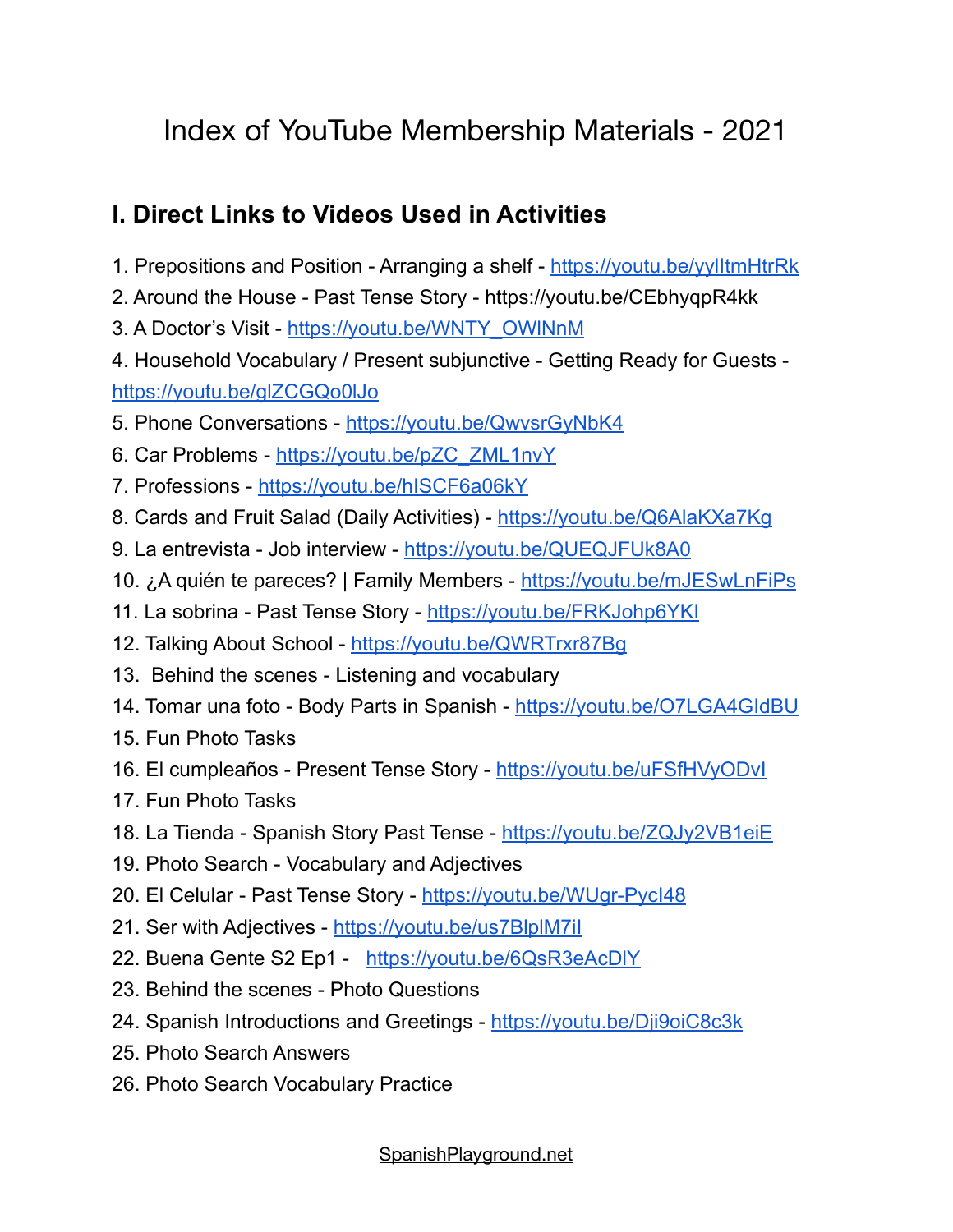# **II. Activities for Videos**

- **1. Prepositions & Position Arranging a shelf** -<https://youtu.be/yylItmHtrRk>
- Vocabulary, Questions, Direct Object Pronouns (Mejores Amigos) <https://www.youtube.com/post/UgkxkMR5SQNCK33lzV9QVfXLaGEQgpIQfh6w>

# **2. Around the House - Past Tense Story** -<https://youtu.be/CEbhyqpR4kk>

• Vocabulary, Sequencing and Comprehension Questions (Amigos, Muy Amigos, Mejores Amigos)

<https://www.youtube.com/post/Ugkxz0GtdfuA8ZmX9ZvtOrkdxO5UFSzxnzlI>

• Reading "Consejos de la abuela" and questions (Muy Amigos, Mejores Amigos)

<https://www.youtube.com/post/UgkxD9jd02J3jyExCQjOtENteENBt8LGlv2Y>

### **3. A Doctor's Visit** - [https://youtu.be/WNTY\\_OWlNnM](https://youtu.be/WNTY_OWlNnM)

• Language Note, Vocabulary, and Questions (Amigos, Muy Amigos, Mejores Amigos)

[https://www.youtube.com/post/UgkxxKasM\\_JitAD9kXn94b4pMkFMrObgdTiB](https://www.youtube.com/post/UgkxxKasM_JitAD9kXn94b4pMkFMrObgdTiB)

- Reading and Questions: Valentina va al doctor (Muy Amigos, Mejores Amigos) [https://www.youtube.com/post/UgkxkH9qPvknmRbmhcGfKEbvkxMa\\_PBlrBQC](https://www.youtube.com/post/UgkxkH9qPvknmRbmhcGfKEbvkxMa_PBlrBQC)
- Comprehension Practice, Chunks from Reading "Valentina va al doctor" (Mejores Amigos)

[https://www.youtube.com/post/UgkxLRPn2mbeloCN\\_Lz-ja4T3UTp19Gr2p1A](https://www.youtube.com/post/UgkxLRPn2mbeloCN_Lz-ja4T3UTp19Gr2p1A)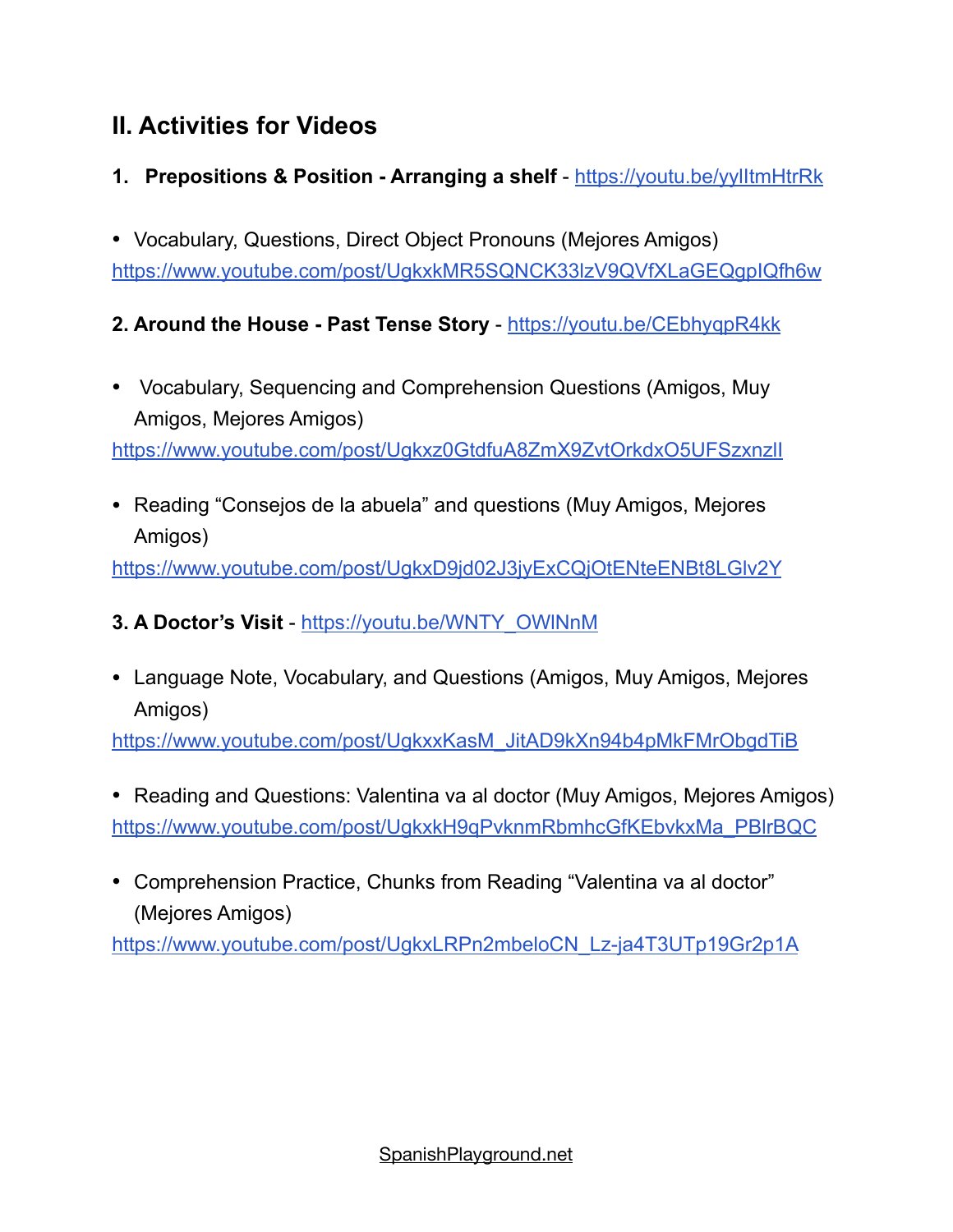**4. Household Vocabulary / Present subjunctive - Getting Ready for Guests**  <https://youtu.be/glZCGQo0lJo>

• Vocabulary, Listening, and Questions (Amigos, Muy Amigos, Mejores Amigos) <https://www.youtube.com/post/UgkxQoRZCpwQciDO17bT34uoPg3Qt-qExfhI>

• Reading with Questions: Una buena noticia (Muy Amigos, Mejores Amigos) <https://www.youtube.com/post/UgkxXRB6vKqtKpzvSric83FPcC44TqZjYrGd>

• Chunks from Reading "Una buena noticia", Emotions - Cause and Effect, Present Subjunctive Practice (Mejores Amigos)

<https://www.youtube.com/post/UgkxValpVozW6HLgaqLE6FMsmyCpJcz3WqP7>

**5. Phone Conversations -** <https://youtu.be/QwvsrGyNbK4>

• Conversation 1 Listening Practice (Amigos, Muy Amigos, Mejores Amigos) [https://www.youtube.com/post/Ugkx57FnpeauykkOtbPrTHEGITPecBw\\_RCUK](https://www.youtube.com/post/Ugkx57FnpeauykkOtbPrTHEGITPecBw_RCUK)

• Conversation 2 and 3 Listening Practice (Muy Amigos, Mejores Amigos) <https://www.youtube.com/post/UgkxUKA7lFoc6Df1dTNmWAVZgWI3-j4fyUEY>

• Conversation 4 and 5 Listening Practice (Mejores Amigos) <https://www.youtube.com/post/UgkxFhFahCAorawouUkKX2rSPvjKEbZHq9Pm>

**6. Car Problems** - [https://youtu.be/pZC\\_ZML1nvY](https://youtu.be/pZC_ZML1nvY)

• Vocabulary, Listening and Questions (Amigos, Muy Amigos, Mejores Amigos) [https://www.youtube.com/post/Ugy\\_5HrTbF6hZgKaIxJ4AaABCQ](https://www.youtube.com/post/Ugy_5HrTbF6hZgKaIxJ4AaABCQ)

• Reading and Questions: Otro carro (Muy Amigos, Mejores Amigos) <https://www.youtube.com/post/Ugxvt4WreI7RGud5weZ4AaABCQ>

• Reading Comprehension, Chunks "Otro carro"; (Mejores Amigos) <https://www.youtube.com/post/UgwnvCfGSK96uNFbVhd4AaABCQ>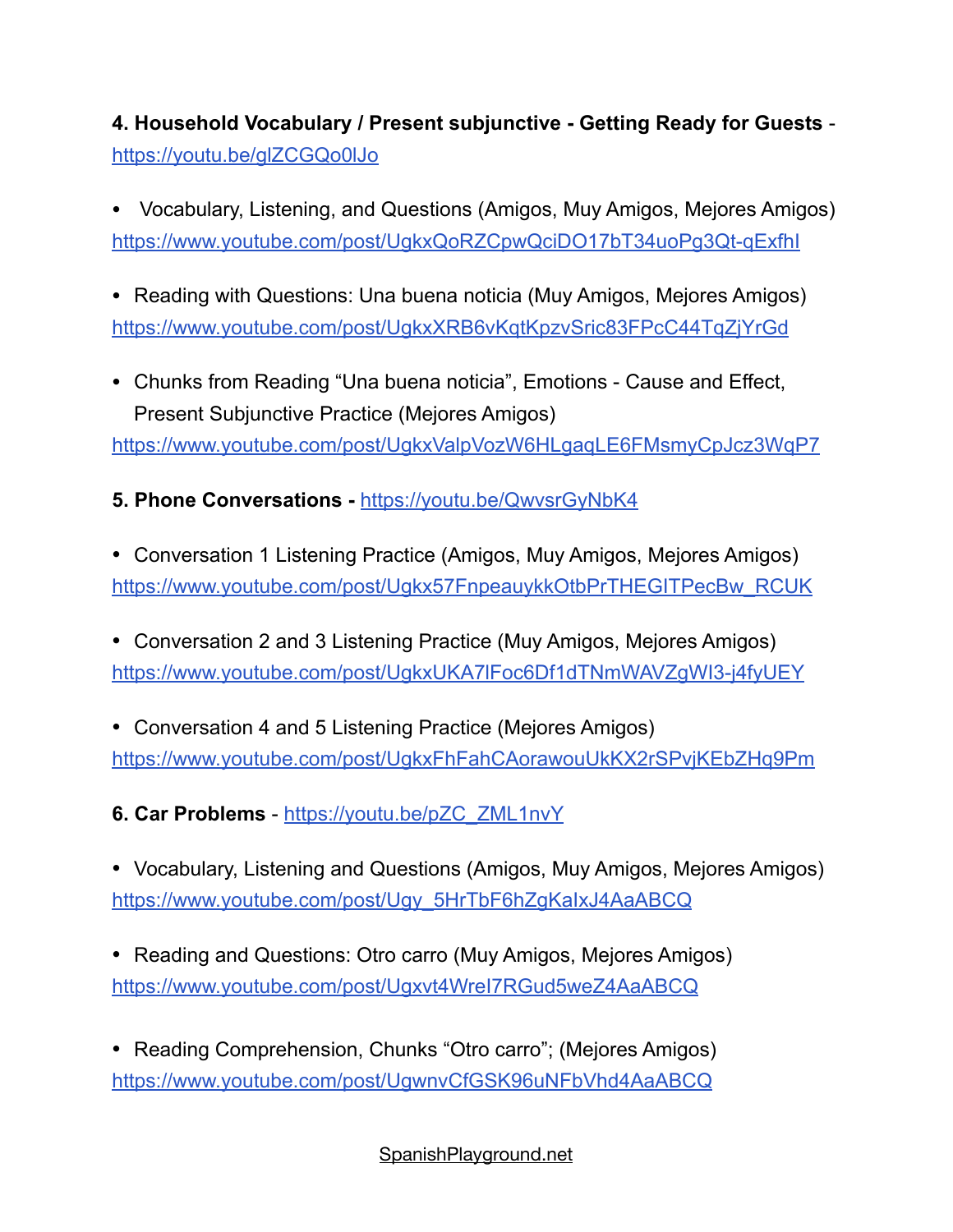# **7. Professions** -<https://youtu.be/hISCF6a06kY>

• Vocabulary, Listening, and Questions (Amigos, Muy Amigos, Mejores Amigos)

#### <https://www.youtube.com/post/UgzDVY3vZCn4RJvtu6d4AaABCQ>

- Reading and Questions: ¿Te gusta tu trabajo? (Muy Amigos, Mejores Amigos) <https://www.youtube.com/post/Ugyok05nnCzGZsRK6q94AaABCQ>
- Vocabulary Practice with Professions Chunks from Reading "¿Te gusta tu trabajo?" Language Note (Mejores Amigos)

<https://www.youtube.com/post/UgwGQsJ7Dfcj2oojJPZ4AaABCQ>

#### **8. Cards and Fruit Salad (Daily Activities)** - <https://youtu.be/Q6AlaKXa7Kg>

- Vocabulary, Listening, and Questions (Amigos, Muy Amigos, Mejores Amigos) <https://www.youtube.com/post/Ugw3MqWPpXPw1WAakZd4AaABCQ>
- Reading and Questions: Una conversación por teléfono (Muy Amigos, Mejores Amigos)

<https://www.youtube.com/post/UgwTST77q9HEg7xGOTR4AaABCQ>

• Vocabulary Practice with Reading "Una conversación por teléfono" Verb Practice, Cultural Note, Capitalization (Mejores Amigos) <https://www.youtube.com/post/UgwBXdIP3N6duZPGKcd4AaABCQ>

**9. La entrevista - Job Interview** - https://youtu.be/QUEQJFUk8A0

• Vocabulary; Reading and Vocabulary, Comprehension Questions, Personal

<https://www.youtube.com/post/Ugz1mTIAmtQKYz7fOH54AaABCQ>

Questions (Amigos, Muy Amigos, Mejores Amigos)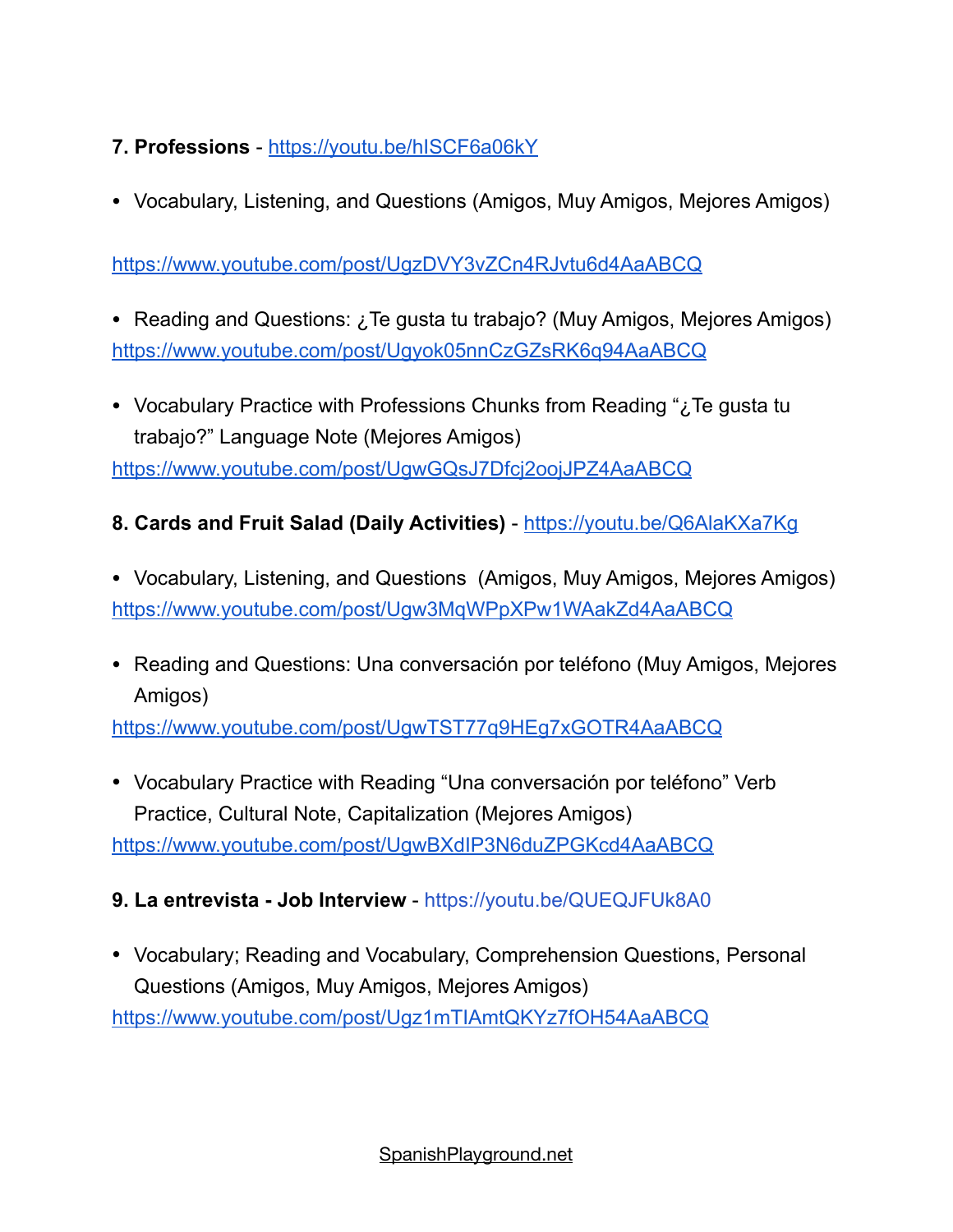• "El día de la entrevista" - Follow-Up Reading with Comprehension Questions (Muy Amigos, Mejores Amigos)

<https://www.youtube.com/post/Ugy1gTRomTs9u6r5ojV4AaABCQ>

• Sequencing, Vocabulary and Retelling for the reading "El día de la entrevista" (Mejores Amigos)

<https://www.youtube.com/post/UgywW-3LnAm9Ad549fx4AaABCQ>

### **10. ¿A quién te pareces? | Family Members -** https://youtu.be/mJESwLnFiPs

• Active Listening, Describing People, Comprehension Questions (Amigos, Muy Amigos, Mejores Amigos)

<https://www.youtube.com/post/Ugy3rY9eskaKoNiHjSd4AaABCQ>

• Reading "El Primo Javier" and comprehension questions (Muy Amigos, Mejores Amigos)

<https://www.youtube.com/post/Ugyr-QUQXiT6YodgIt54AaABCQ>

• Active Reading, Sentence Building Exercise, Listening Practice (Mejores Amigos)

<https://www.youtube.com/post/UgyxMxBEzQ8cEbgHS0J4AaABCQ>

# **11. La sobrina - Past Tense Story -** https://youtu.be/FRKJohp6YKI

• Vocabulary, sequencing, comprehension questions (Amigos, Muy Amigos, Mejores Amigos)

<https://www.youtube.com/post/Ugw4XSg8kbXfjS4MPvV4AaABCQ>

- Reading "El Parque" and questions (Muy Amigos, Mejores Amigos) <https://www.youtube.com/post/UgwOQqebaue0eAbqrAN4AaABCQ>
- Vocabulary, Preterite Verbs (Mejores Amigos) <https://www.youtube.com/post/UgyNRdr9Z1td0Ng2L714AaABCQ>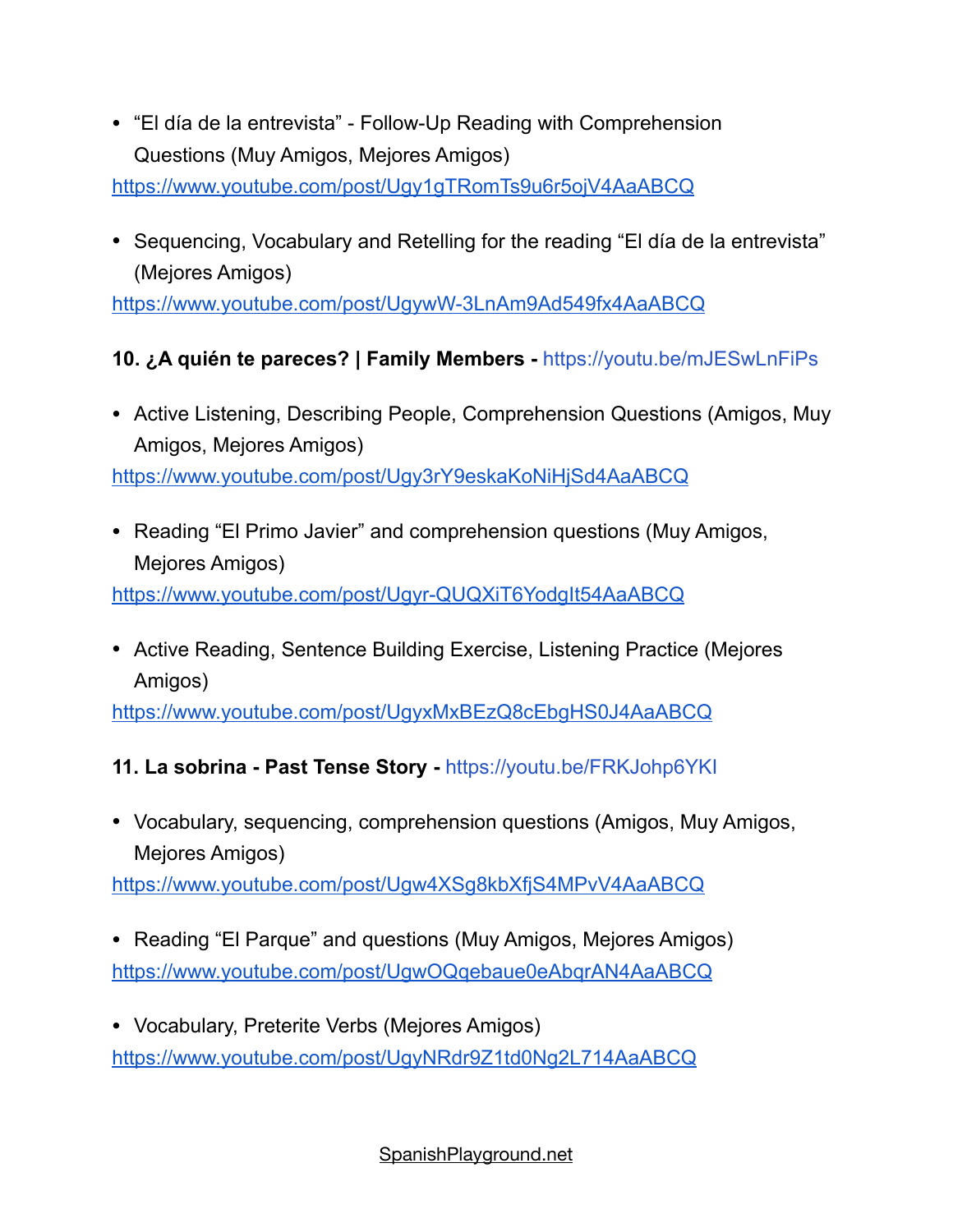#### **12. Talking About School -** https://youtu.be/QWRTrxr87Bg

• Vocabulary, Comprehension, Preterite-Imperfect Contrast **(**Amigos, Muy Amigos, Mejores Amigos)

<https://www.youtube.com/post/Ugw0YMUSVG5SU2DYS7p4AaABCQ>

• Reading "Otro encuentro" and questions **(**Amigos, Muy Amigos) <https://www.youtube.com/post/Ugx2o-Tlw0qKOmUI1-t4AaABCQ>

• Sentence Building **(**Mejores Amigos) <https://www.youtube.com/post/UgyOBcMnOZ1X5-OnVa54AaABCQ>

**13. Behind the scenes - Listening and vocabulary (**Amigos, Muy Amigos, Mejores Amigos) <https://www.youtube.com/post/Ugyoyl7nXQRGduHSIet4AaABCQ>

#### **14. Tomar una foto - Body Parts in Spanish -** <https://youtu.be/O7LGA4GIdBU>

• Comprehension questions, informal commands (Amigos, Muy Amigos, Mejores Amigos)

[https://www.youtube.com/post/Ugw8bh4SEBMsn\\_12C2B4AaABCQ](https://www.youtube.com/post/Ugw8bh4SEBMsn_12C2B4AaABCQ)

• Reading "Fotos para Mamá" and questions (Muy Amigos, Mejores Amigos) <https://www.youtube.com/post/UgzHw0oxsFx7DmM3DYl4AaABCQ>

• Vocabulary - Expressions of frequency (Mejores Amigos) <https://www.youtube.com/post/Ugz-73OVFEvYsZJZSOR4AaABCQ>

**15. Fun Photo Tasks** (Amigos, Muy Amigos, Mejores Amigos) <https://www.youtube.com/post/UgzvpIuPtepSWpFInvt4AaABCQ>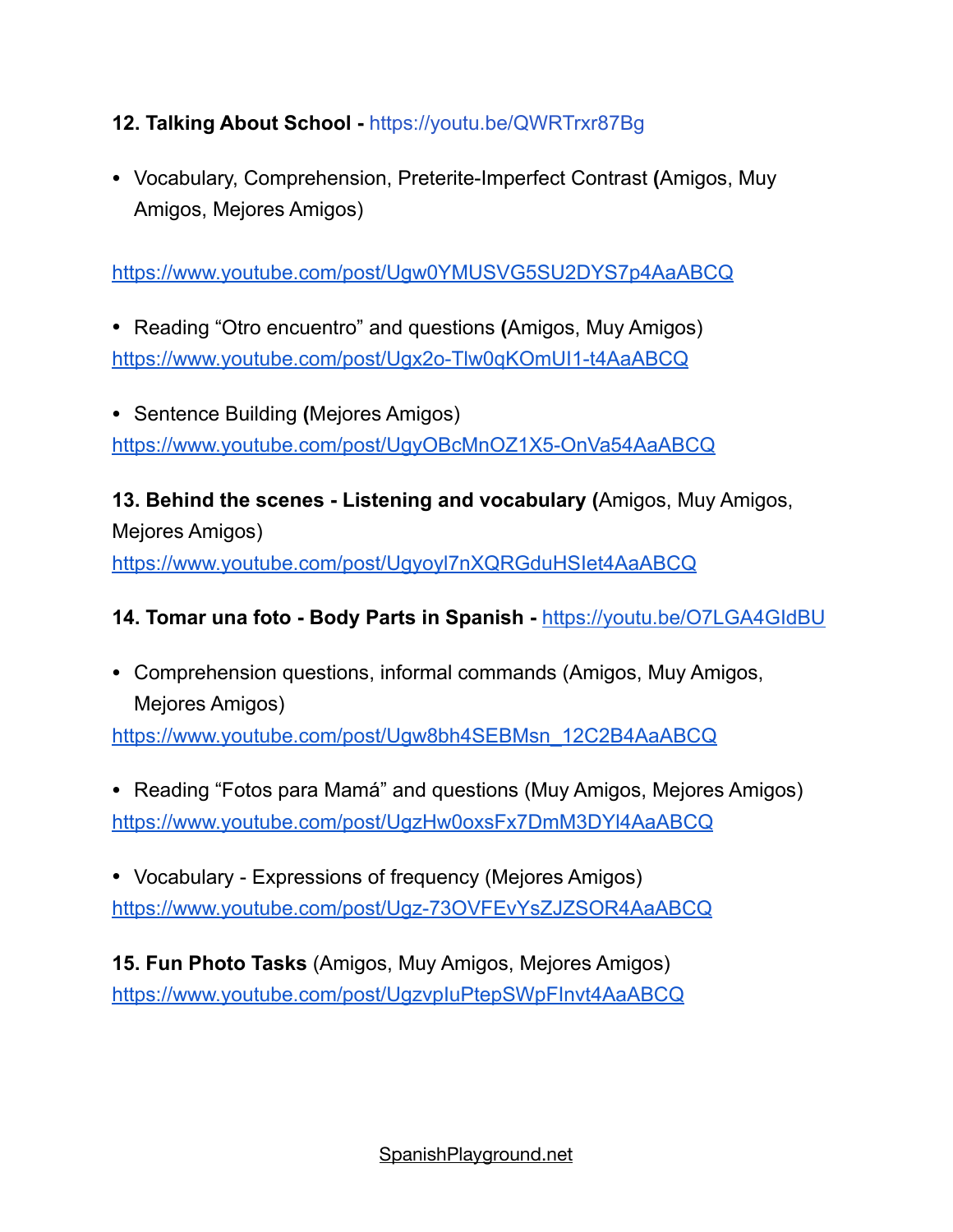**16. El cumpleaños - Present Tense Story -** <https://youtu.be/uFSfHVyODvI>

• Language Learning Tip - Chunking; Vocabulary, Comprehension Questions, Language note (Amigos, Muy Amigos, Mejores Amigos)

<https://www.youtube.com/post/UgyvQM9-SeZL0aQjTRN4AaABCQ>

• Reading "Pintar el cuarto" and questions (Muy Amigos, Mejores Amigos)

<https://www.youtube.com/post/UgwHaD-SNh5NgLMdHcx4AaABCQ>

• Vocabulary and Tener Idioms (Mejores Amigos) <https://www.youtube.com/post/Ugyx5SlSEFmztOU8mc14AaABCQ>

**17. Fun Photo Tasks (**Amigos, Muy Amigos, Mejores Amigos) <https://www.youtube.com/post/Ugzb1CJjccbgNyzhl8x4AaABCQ>

# **18. La Tienda - Spanish Story Past Tense** - <https://youtu.be/l0vOhE2OjyE>

- Language Learning Tip: Reading Transcripts, Comprehension Questions, Reading Practice, Preterite Verbs (Amigos, Muy Amigos, Mejores Amigos) <https://www.youtube.com/post/UgwIrwfnD1d3sX5KwnV4AaABCQ>
- Reading "Juan regresa a la tienda" and questions (Muy Amigos, Mejores Amigos)

<https://www.youtube.com/post/UgzqT5XO3cx4pIXxoGV4AaABCQ>

• Decir and indirect object pronouns (Mejores Amigos) <https://www.youtube.com/post/Ugz3soeUtjCW5pfzjYZ4AaABCQ>

#### **19. Photo Search**

**•** Vocabulary and Adjectives **(**Amigos, Muy Amigos, Mejores Amigos) <https://www.youtube.com/post/UgybOhXf8t85s2pBXu14AaABCQ>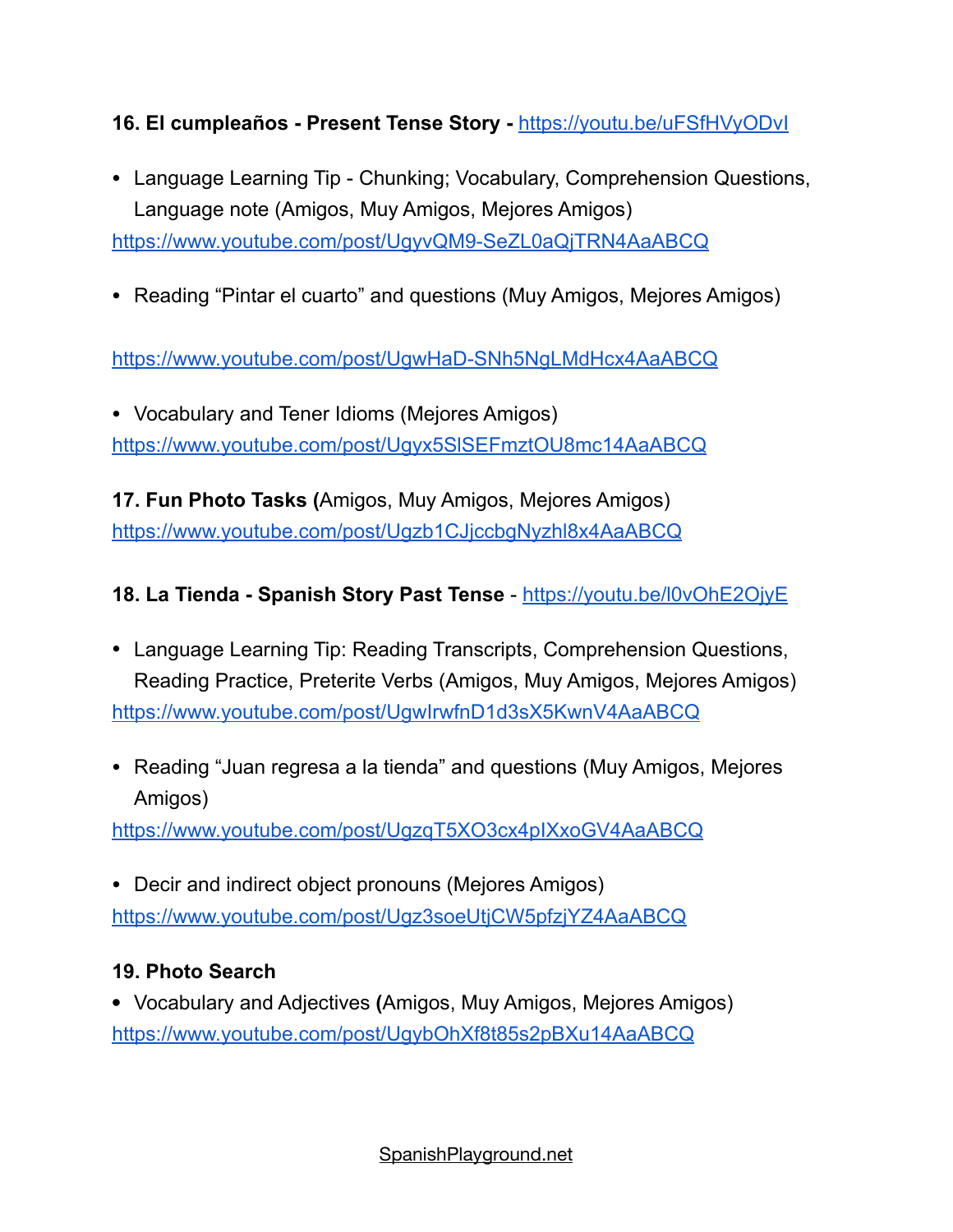#### **20. El Celular - Past Tense Story** -<https://youtu.be/WUgr-PycI48>

• Vocabulary, Sequencing, Preterite Tense (Amigos, Muy Amigos, Mejores Amigos)

[https://www.youtube.com/post/Ugy5MOxSC\\_Cuig3jlmJ4AaABCQ](https://www.youtube.com/post/Ugy5MOxSC_Cuig3jlmJ4AaABCQ)

• Reading "Un día largo" with comprehension questions (Muy Amigos, Mejores Amigos)

<https://www.youtube.com/post/Ugzeb53OM-wnr5Lq2Eh4AaABCQ>

• Preterite-Imperfect Contrast (Mejores Amigos) <https://www.youtube.com/post/UgzkQBUFMtw2y8grATZ4AaABCQ>

#### **21. Ser with Adjectives -** <https://youtu.be/us7BlplM7iI>

• Language Learning Tip: Super 7 Verbs Questions with Ser (Amigos, Muy Amigos, Mejores Amigos) <https://www.youtube.com/post/Ugxq7SH80UNmasz2blx4AaABCQ>

• Reading "El perro de Ana" and comprehension questions (Mejores Amigos, Muy Amigos)

<https://www.youtube.com/post/UgzyR5cLqk2x6hGKhIZ4AaABCQ>

• Ser vs Estar with adjectives (Mejores Amigos) <https://www.youtube.com/post/UgzLDoI8aiYcZTvuAVt4AaABCQ>

#### **22. Buena Gente S2 Ep1** <https://youtu.be/6QsR3eAcDlY>

• Language Note; Answering the phone Ir + a + inf. (Amigos, Muy Amigos, Mejores Amigos) <https://www.youtube.com/post/UgykBoHXYkQuOZIrddF4AaABCQ>